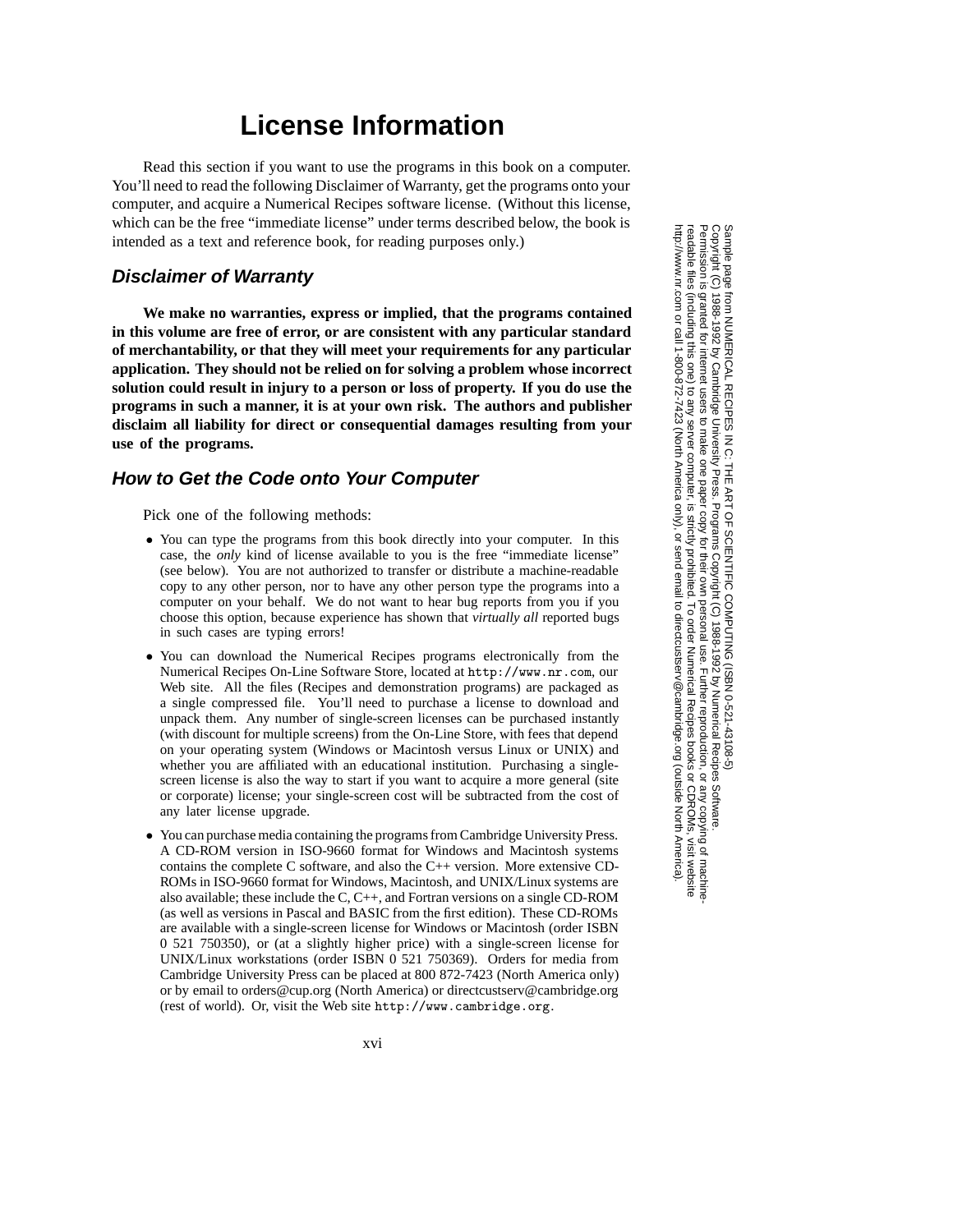#### **Types of License Offered**

Here are the types of licenses that we offer. Note that some types are automatically acquired with the purchase of media from Cambridge University Press, or of an unlocking password from the Numerical Recipes On-Line Software Store, while other types of licenses require that you communicate specifically with Numerical Recipes Software (email: orders@nr.com or fax: 781 863-1739). Our Web site http://www.nr.com has additional information.

- *•* ["Immediate License"] If you are the individual owner of a copy of this book and you type one or more of its routines into your computer, we authorize you to use them on that computer for your own personal and noncommercial purposes. You are not authorized to transfer or distribute machine-readable copies to any other person, or to use the routines on more than one machine, or to distribute executable programs containing our routines. This is the only free license.
- *•* ["Single-Screen License"] This is the most common type of low-cost license, with terms governed by our Single Screen (Shrinkwrap) License document (complete terms available through our Web site). Basically, this license lets you use Numerical Recipes routines on any one screen (PC, workstation, X-terminal, etc.). You may also, under this license, transfer pre-compiled, executable programs incorporating our routines to other, unlicensed, screens or computers, providing that (i) your application is noncommercial (i.e., does not involve the selling of your program for a fee), (ii) the programs were first developed, compiled, and successfully run on a licensed screen, and (iii) our routines are bound into the programs in such a manner that they cannot be accessed as individual routines and cannot practicably be unbound and used in other programs. That is, under this license, your program user must not be able to use our programs as part of a program library or "mix-andmatch" workbench. Conditions for other types of commercial or noncommercial distribution may be found on our Web site (http://www.nr.com).
- ["Multi-Screen, Server, Site, and Corporate Licenses"] The terms of the Single Screen License can be extended to designated groups of machines, defined by number of screens, number of machines, locations, or ownership. Significant discounts from the corresponding single-screen prices are available when the estimated number of screens exceeds 40. Contact Numerical Recipes Software (email: orders@nr.com or fax: 781 863-1739) for details.
- ["Course Right-to-Copy License"] Instructors at accredited educational institutions who have adopted this book for a course, and who have already purchased a Single Screen License (either acquired with the purchase of media, or from the Numerical Recipes On-Line Software Store), may license the programs for use in that course as follows: Mail your name, title, and address; the course name, number, dates, and estimated enrollment; and advance payment of \$5 per (estimated) student to Numerical Recipes Software, at this address: P.O. Box 243, Cambridge, MA 02238 (USA). You will receive by return mail a license authorizing you to make copies of the programs for use by your students, and/or to transfer the programs to a machine accessible to your students (but only for the duration of the course).

### **About Copyrights on Computer Programs**

Like artistic or literary compositions, computer programs are protected by copyright. Generally it is an infringement for you to copy into your computer a program from a copyrighted source. (It is also not a friendly thing to do, since it deprives the program's author of compensation for his or her creative effort.) Under

Permission is granted for internet users to make one paper copy for their own personal use. Further reproduction, or any copyin Copyright (C) 1988-1992 by Cambridge University Press.Programs Copyright (C) 1988-1992 by Numerical Recipes Software. Sample page from NUMERICAL RECIPES IN C: THE ART OF SCIENTIFIC COMPUTING (ISBN 0-521-43108-5) g of machinereadable files (including this one) to any servercomputer, is strictly prohibited. To order Numerical Recipes booksor CDROMs, visit website http://www.nr.com or call 1-800-872-7423 (North America only),or send email to directcustserv@cambridge.org (outside North America).